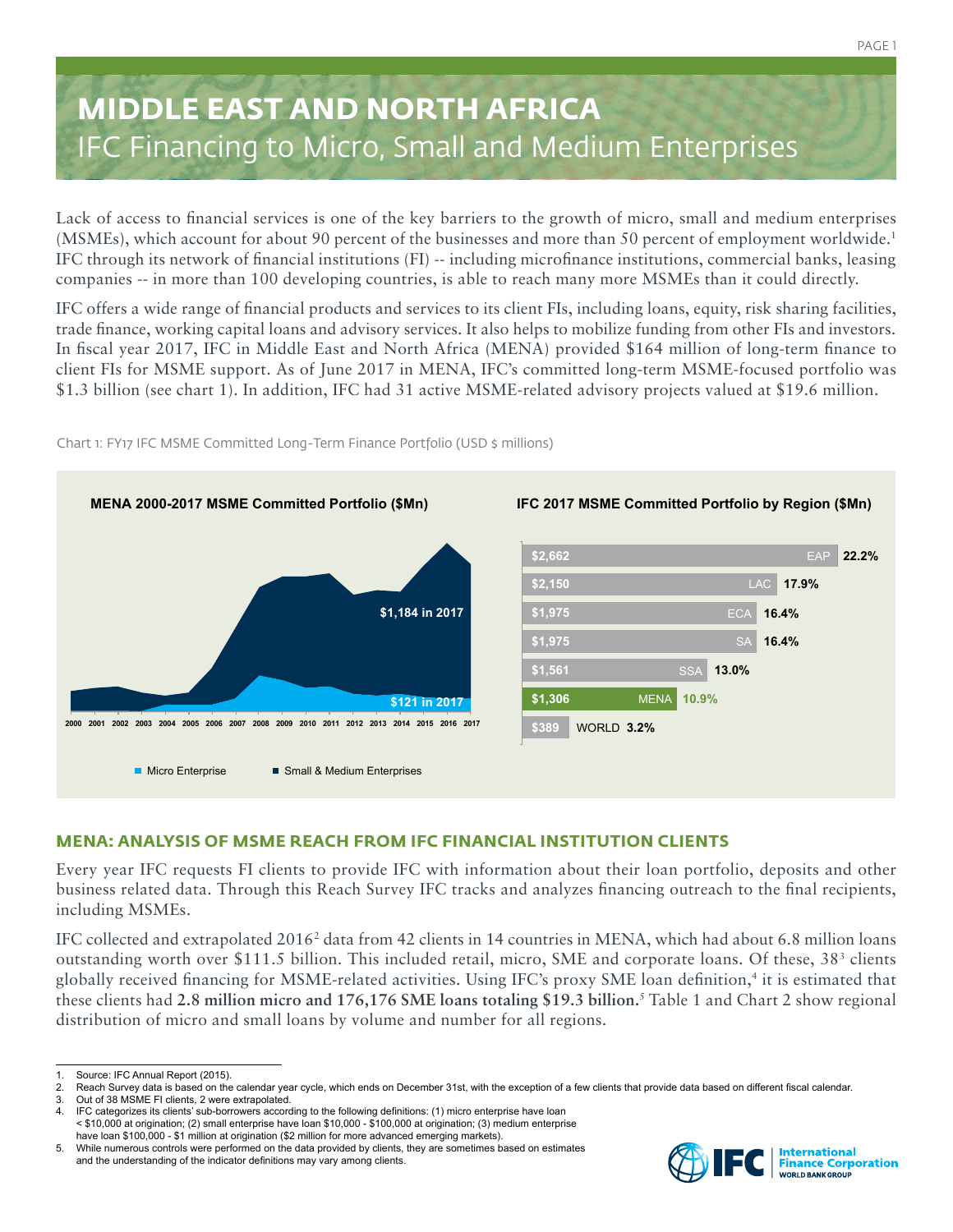

Table 1: IFC FI Clients' Micro and SME Outstanding Loan Portfolio by Region, 2016

| <b>Region</b>                       | <b>Micro Loans</b> |             | <b>SME Loans</b> |             | <b>MSME Loans</b> |             |
|-------------------------------------|--------------------|-------------|------------------|-------------|-------------------|-------------|
|                                     | # Millions         | \$ Billions | # Millions       | \$ Billions | # Millions        | \$ Billions |
| East Asia and the Pacific           | 9.7                | 27.1        | 5.3              | 177.8       | 15.0              | 204.8       |
| Europe and Central Asia             | 3.2                | 6.3         | 1.0              | 50.5        | 4.2               | 56.8        |
| Latin America and the Caribbean     | 11.8               | 10.5        | 1.2              | 84.3        | 13.0              | 94.8        |
| <b>Middle East and North Africa</b> | 2.8                | 4.5         | 0.2              | 14.8        | 3.0               | 19.3        |
| South Asia                          | 23.3               | 10.9        | 0.6              | 17.2        | 23.9              | 28.0        |
| Sub-Saharan Africa                  | 2.8                | 1.4         | 0.1              | 6.6         | 2.9               | 8.0         |
| <b>Total Loans</b>                  | 53.7               | 60.7        | 8.3              | 351.1       | 62.0              | 411.8       |

Chart 2: IFC FI Clients' Micro and SME Outstanding Loan Portfolio Distribution (%), 2016



## **MENA: IFC CLIENTS' MSME LOAN PORTFOLIO BY TYPE OF IFC ENGAGEMENT**

IFC places its MSME clients in two categories: FIs supported by IFC in the area of microfinance – clients with microfinance-focused engagements; and FIs supported by IFC in the area of SME financing – clients with SME-focused engagements. In 2016, IFC collected or extrapolated data from 16 microfinance and 20 SME-focused engagements in MENA. SME-focused clients funded about 38.5 percent of the total number of micro loans representing 38.5 percent of the total funding for the microenterprises. In addition, 50.0 percent of clients with microfinance-focused engagement and 35.0 percent of clients with SME-focused engagement received advisory services.



PAGE 2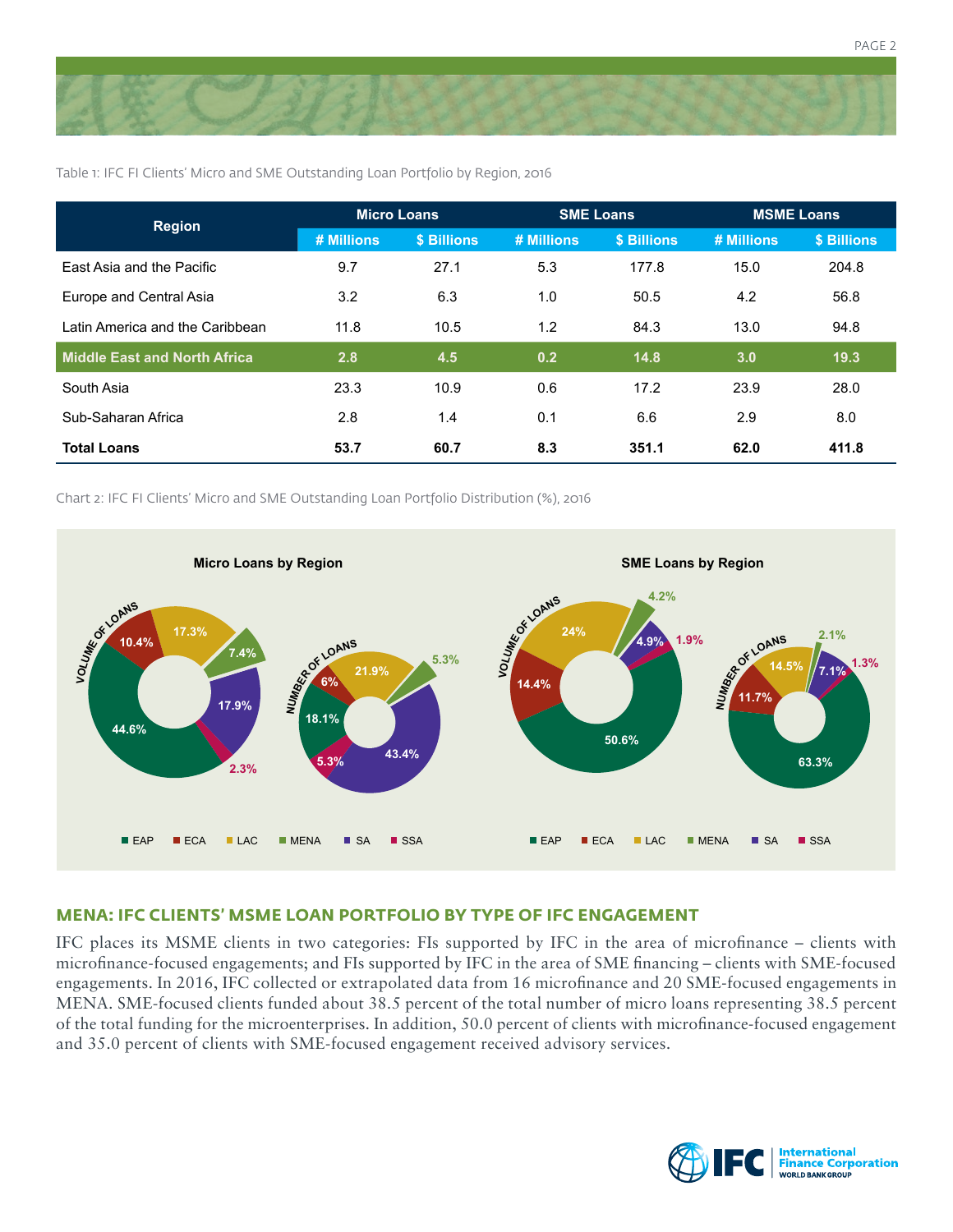

Table 2: Microfinance-Focused Engagements in MENA<sup>6</sup>

Table 3: SME-Focused Engagements in MENA7

|                  | <b>Outstanding</b><br><b>Loan Portfolio</b> |             | <b>Average</b><br><b>Loan Size</b> | <b>NPLs</b> |                  | <b>Outstanding</b><br><b>Loan Portfolio</b> |      | <b>Average</b><br><b>Loan Size</b> | <b>NPLs</b> |
|------------------|---------------------------------------------|-------------|------------------------------------|-------------|------------------|---------------------------------------------|------|------------------------------------|-------------|
| <b>Loan Type</b> | # Millions                                  | \$ Billions |                                    | $\%$        | <b>Loan Type</b> | # Millions \$ Billions                      |      |                                    | %           |
| Micro            | 1.7                                         | 2.8         | 1.586                              | 0.6%        | Micro            | 1.1                                         | 1.7  | 1.556                              | 27.9%       |
| <b>SME</b>       | 0.0                                         | 0.0         | 16.468                             | 1.2%        | <b>SME</b>       | 0.2                                         | 14.8 | 113.094                            | 9.1%        |
| <b>Total</b>     | 1.7                                         | 2.8         | 1.611                              | 0.6%        | <b>Total</b>     | 1.3                                         | 16.5 | 12.425                             | 11.2%       |

Notably, the portfolios of micro and SME-focused engagements were different in terms of loan performance. The clients receiving microfinance focused financing and services reported very low non-performing loan (NPL) levels – 0.6 percent. The NPL level was at 11.2 percent among clients with SME-focused engagements (see Tables 2 and 3).

### **MENA: IFC CLIENTS' LOANS TO WOMEN AND WOMEN-OWNED MSMES**

Gender equality is a fundamental condition for a prosperous and sustainable world; however, in many countries women have lower access to education, employment, business opportunities and financial services, as well as unequal social status and rights. The annual estimated credit gap for women-owned SMEs is about \$260-320 billion.<sup>8</sup>

To address this challenge, IFC launched Banking on Women Program that promotes financing for women-owned SMEs. In addition, recently IFC requested clients to report on their loan portfolios to women-owned enterprises. In 2016, 17 IFC FI clients provided data for micro loans to women while 11 FI clients provided SME loans to women data. These clients provided about 42.2 percent of micro loans by number to women, and 9.8 percent of total SME loans by number to women-owned firms<sup>9</sup> (see Table 4). Non-performing loans of the women borrowers were lower comparing to overall loan NPLs (see Tables 4 and 3).

|            | Number of<br><b>Loans to Women</b> | <b>Total Volume of</b><br><b>Loans to Women</b> | Number of<br><b>Loans to Women</b> | <b>Total Volume of</b><br><b>Loans to Women</b> | <b>NPLS</b> |
|------------|------------------------------------|-------------------------------------------------|------------------------------------|-------------------------------------------------|-------------|
| Loan Type  | # 000                              | \$ Millions                                     | % Of total                         | % Of total                                      | $\sqrt{2}$  |
| Micro      | 630.3                              | 272.00                                          | 42.2%                              | 10.6%                                           | 0.6%        |
| <b>SME</b> | 1.2                                | 59.79                                           | 9.8%                               | 4.0%                                            | 2.8%        |

Table 4: MENA: IFC FI Clients' Loans to Women and Women-owned MSMEs

#### **MENA: MSME LOAN PORTFOLIO GROWTH AND DYNAMICS**

The volume of micro and SME loans by IFC's portfolio of MSME client FIs has grown consistently over time. Three main factors influence MSME loan portfolio growth: 1) changes in the MSME portfolio among existing IFC clients, 2) entries of new clients, and 3) exits of existing clients, when, for example, IFC clients fully repay their loans. The dynamics of these factors determines the MSME reach growth trends from year to year. Thus, in the post-financial crisis period (2011-2016), the MSME loan portfolio increased 13.3 percent by number, and 14.4 percent by volume on a compounded basis.

During 2015-2016, the volume of MSME loans increased by 20.0 percent, and the number of loans increased by 12.7 percent. In 2016, new clients contributed with 551,000 MSME loans totaling \$2.5 billion. Also, 28 MSMEfocused clients reported data in 2014, 2015, and 2016 totaling \$16.7 billion at the end of 2016.



<sup>6,7.</sup> Average Loan Size and NPLs do not include extrapolated data.

<sup>8.</sup> IFC Enterprise Gap Database (2011). http://smefinanceforum.org/data-sites/ifc-enterprise-finance-gap

<sup>9.</sup> IFC defines women-owned SME as a firm with (a) > 51 percent ownership/stake by a woman/women; or (b) > 20 percent owned by a woman/women AND 1 woman as CEO/COO (President/Vice-President) as well as 30 percent of the board of directors being women where a board exists; and which received loans from \$10,000 to \$1 or 2 million at origination.